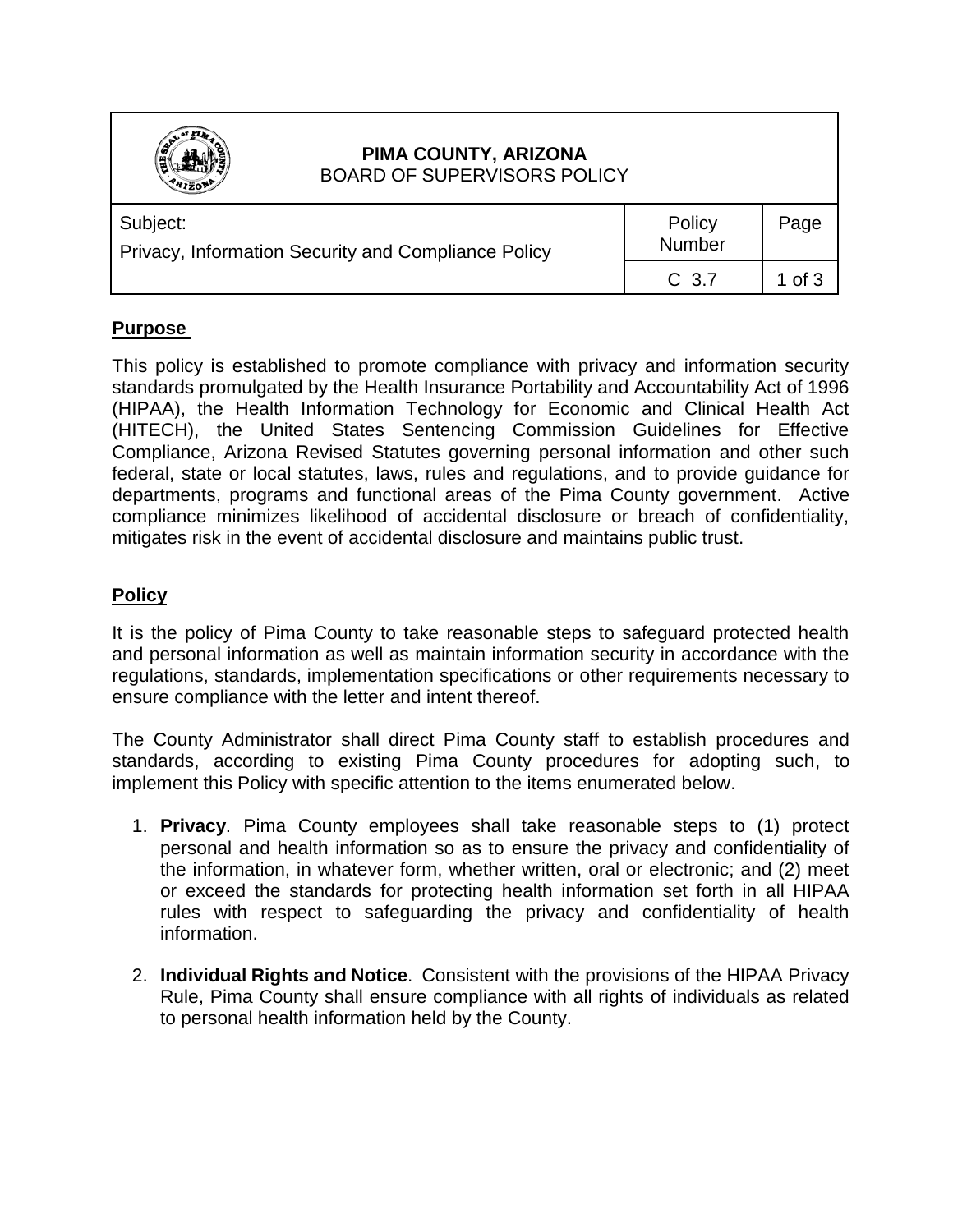| Subject:<br>Privacy, Information Security and Compliance Policy | Policy Number | Page   |
|-----------------------------------------------------------------|---------------|--------|
|                                                                 | C 3.7         | 2 of 3 |

- 3. **Minimum Necessary**. Pima County shall restrict its protected personal and health information requests, use, and disclosures to the minimum necessary to successfully provide service to the community. Health care providers, as may be defined by each individual department, program or functional area and within the bounds of standards and guidelines, shall have unrestricted access to the individual's health information as necessary for treatment or continuity of care purposes. Otherwise, access to information shall be position or task-based such that employees have access only to the minimum information necessary for them to perform their required duties. All access levels shall be properly documented and justifiable to national or state standards.
- 4. **Standard Transactions**. Pima County shall comply with the Standard Transactions and Code Set rule established by HIPAA and other regulations.
- 5. **Training**. Pima County employees shall receive training enabling them to understand and fulfill their duties and obligations with respect to privacy, information security and compliance with established regulations. Employees with access to protected personal or health information shall receive additional training on protecting such information in their possession. Employees with additional responsibilities related to protected personal or health information, or supervision of those employees, shall receive additional training to maintain organizational compliance. All employees will receive required training as soon as possible after hire, but in no event more than 30 calendar days after the date the employee begins work. All training shall be documented in each workforce member's personnel files and updated regularly.
- 6. **Reporting Violations; Compliance**. Pima County shall have procedures and standards for the anonymous reporting and subsequent rigorous investigation of potential breach of privacy, information security or compliance. Employees shall report potential violations of privacy, information security or compliance regulations, policies or procedures to their manager, appointing authority, Privacy Official or other designated recipient. Retaliation against any employee who reports a violation is prohibited. Employees who violate such policies may be subject to disciplinary action.
- 7. **Privacy Official**. The County Administrator shall designate a single individual to serve as Privacy Official for Pima County, consistent with the requirements established in the HIPAA Privacy Rule.